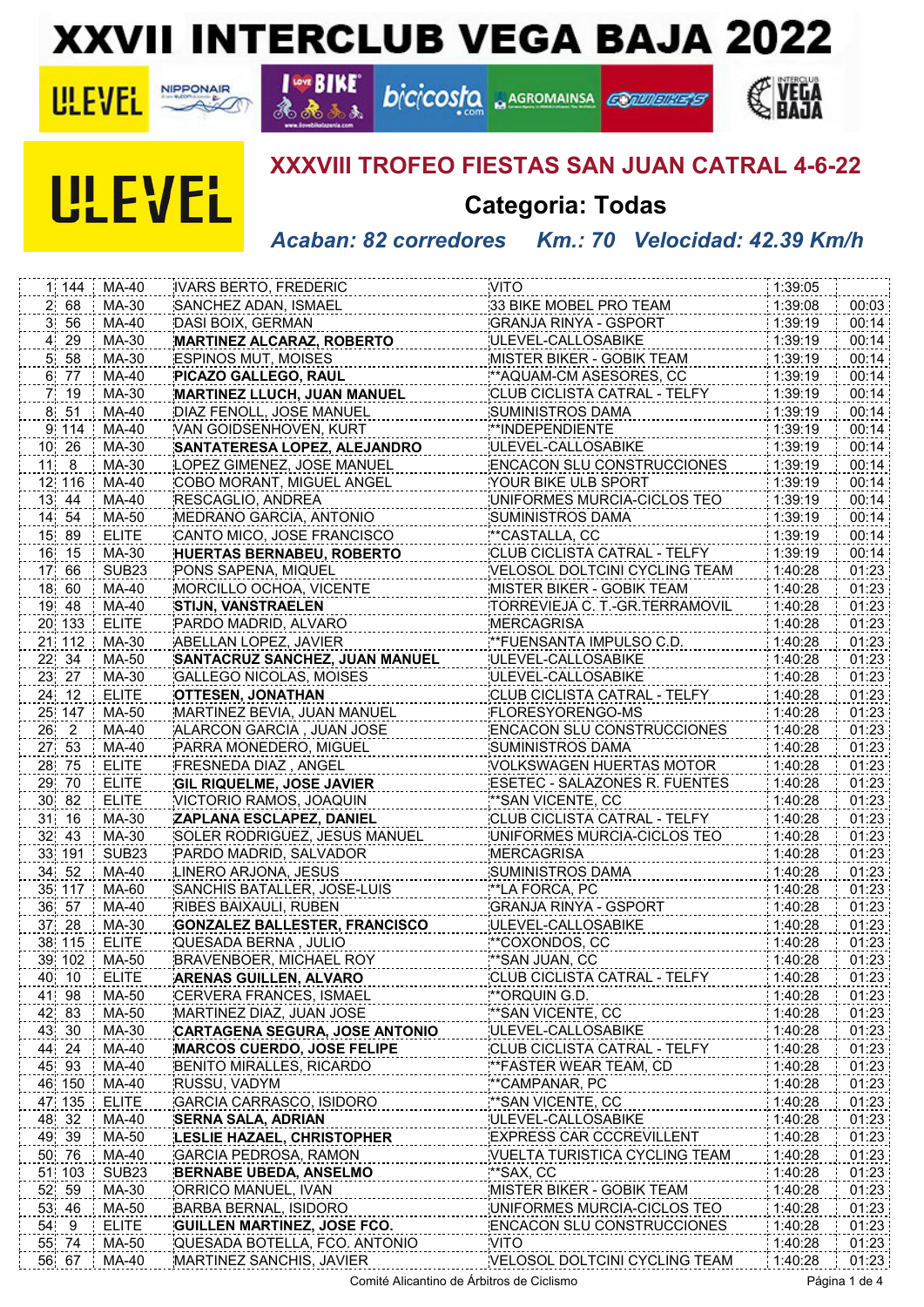# **ULEVEL**

## **XXXVIII TROFEO FIESTAS SAN JUAN CATRAL 4-6-22**

## **Categoria: Todas**

## *Acaban: 82 corredores Km.: 70 Velocidad: 42.39 Km/h*

| SUB <sub>23</sub> | CARSI GONZALEZ, HUGO JUAN           | **MISTER BIKER, CC                | 1:40:28 | 01:23 |
|-------------------|-------------------------------------|-----------------------------------|---------|-------|
| MA-50             | <b>BOIX JUAN, JERONIMO</b>          | <b>EXPRESS CAR CCCREVILLENT</b>   | 1:40:28 | 01:23 |
| MA-30             | <b>QUESADA TOMAS, PEDRO VICENTE</b> | <b>ENCACON SLU CONSTRUCCIONES</b> | 1:40:28 | 01:23 |
| MA-30             | <b>GARCIA MARTINEZ, FRANCISCO</b>   | <b>GOBIK FACTORY TEAM</b>         | 1:40:28 | 01:23 |
| MA-60             | <b>JUHASZ, JOZSEF</b>               | TORREVIEJA C. T. GR.TERRAMOVIL    | 1:40:28 | 01:23 |
| MA-40             | <b>LEAL FERRANDEZ, JUAN DE DIOS</b> | CLUB CICLISTA CATRAL - TELFY      | 1:40:28 | 01:23 |
| MA-50             | <b>MARTINEZ CASES, JOSE MANUEL</b>  | TORREVIEJA C. T.-GR.TERRAMOVIL    | 1:40:28 | 01:23 |
| MA-40             | MARTINEZ NAVARRO, RICARDO           | **UCMC ALICANTE.UC                | 1:40:39 | 01:34 |
| MA-40             | BREVA NEBOT, YAGO                   | **MONPEDAL CASTELLON, CC          | 1:40:40 | 01:35 |
| <b>ELITE</b>      | MUÑOZ SANCHEZ, DIEGO JAVIER         | 33 BIKE MOBEL PRO TEAM            | 1:40:40 | 01:35 |
| <b>ELITE</b>      | <b>RUFETE BERNA, JOSE MIGUEL</b>    | CLUB CICLISTA CATRAL - TELFY      | 1:40:40 | 01:35 |
| MA-40             | CARRILLO ROMO, JOSE ANGEL           | **TYLER TEAM CLUB                 | 1:40:40 | 01:35 |
| <b>ELITE</b>      | FERNANDEZ TOMAS, JESUS              | <b>MERCAGRISA</b>                 | 1:40:40 | 01:35 |
| MA-40             | MINGUEZ CUENCA, ALBERTO CARLOS      | **BIKESPORT CHIVA, CC             | 1:40:50 | 01:45 |
| MA-40             | MINGUEZ CUENCA, MIGUEL ANGEL        | **BIKESPORT CHIVA, CC             | 1:40:50 | 01:45 |
| MA-40             | ESPINOS GARCIA, JAIME               | **CONNECT, CC                     | 1:40:53 | 01:48 |
| MA-40             | PEREZ MARTINEZ, JORDI               | **VELO CLUB PEDALIER XATIVA, CV   | 1:40:59 | 01:54 |
| MA-50             | <b>MARCO BERNAL, ABEL</b>           | **AQUAM-CM ASESORES, CC           | 1:41:04 | 01:59 |
| F-M30             | JUAREZ MOMPO, CAROLINA              | MISTER BIKER - GOBIK TEAM         | 1:41:29 | 02:24 |
| F-M40             | <b>GARRIDO LANGA, LOLI</b>          | **BICICOSTA, CC                   | 1:41:34 | 02:29 |
| MA-40             | PATIÑO DELGADO, RAUL                | <b>ENCACON SLU CONSTRUCCIONES</b> | 1:43:04 | 03:59 |
| F-M40             | CARDONA GOMEZ, ENCARNACION          | **SEGARIA, CC                     | 1:43:04 | 03:59 |
| MA-40             | MARIN MARTINEZ, FRANCISCO JAVIER    | **CICLOS TEO C.C.                 | 1:43:59 | 04:54 |
| MA-60             | <b>GANGA POLO, FRANCISCO</b>        | **UCMC ALICANTE,UC                | 1:43:59 | 04:54 |
| MA-60             | RUTHERFORD, MARTIN JOHN             | **BIKING LA MANGA C.C.            | 1:43:59 | 04:54 |
| 82 108<br>MA-60   | <b>GIL CAMACHO, JOSE MARIA</b>      | TORREVIEJA C. T.-GR.TERRAMOVIL    | 1:43:59 | 04:54 |
|                   |                                     |                                   |         |       |

#### Jovenes

|  |  |     | Posi Dorsal Categ. Nombre Corredor: | Equipo                                | Tiempo                        |         |  |
|--|--|-----|-------------------------------------|---------------------------------------|-------------------------------|---------|--|
|  |  | 66  |                                     | SUB23 PONS SAPENA. MIQUEL             | VELOSOL DOLTCINI CYCLING TEAM | 1:40:28 |  |
|  |  | 191 |                                     | SUB23 PARDO MADRID, SALVADOR          | MERCAGRISA                    | 1:40:28 |  |
|  |  | 103 |                                     | SUB23 BERNABE UBEDA, ANSELMO          | **SAX. CC                     | 1:40:28 |  |
|  |  |     |                                     | 4 141 SUB23 CARSI GONZALEZ. HUGO JUAN | <b>**MISTER BIKER, CC</b>     | 1:40:28 |  |

#### Elites

| Posi Dorsal Categ. |       |              | <b>Nombre Corredor:</b>            | <b>Equipo</b>                       | <b>Tiempo</b> |       |
|--------------------|-------|--------------|------------------------------------|-------------------------------------|---------------|-------|
| 11.                | 89    | <b>ELITE</b> | CANTO MICO, JOSE FRANCISCO         | **CASTALLA, CC                      | 1:39:19       |       |
|                    | 2 133 | <b>ELITE</b> | PARDO MADRID, ALVARO               | <b>MERCAGRISA</b>                   | 1:40:28       | 01:09 |
| 3.                 | 12    | <b>ELITE</b> | <b>OTTESEN, JONATHAN</b>           | CLUB CICLISTA CATRAL - TELFY        | 1:40:28       | 01:09 |
| 4                  | 75    | <b>ELITE</b> | <b>FRESNEDA DIAZ, ANGEL</b>        | VOLKSWAGEN HUERTAS MOTOR            | 1:40:28       | 01:09 |
| 5                  | 70    | ELITE        | <b>GIL RIQUELME, JOSE JAVIER</b>   | ESETEC - SALAZONES R. FUENTES       | 1:40:28       | 01:09 |
| 6.                 | 82    | <b>ELITE</b> | VICTORIO RAMOS, JOAQUIN            | **SAN VICENTE. CC                   | 1:40:28       | 01:09 |
|                    | 7 115 | ELITE        | QUESADA BERNA, JULIO               | **COXONDOS, CC                      | 1:40:28       | 01:09 |
| 8.                 | 10    | <b>ELITE</b> | <b>ARENAS GUILLEN, ALVARO</b>      | CLUB CICLISTA CATRAL - TELFY        | 1:40:28       | 01:09 |
| 9.                 | 135   | ELITE        | <b>GARCIA CARRASCO, ISIDORO</b>    | **SAN VICENTE, CC                   | 1:40:28       | 01:09 |
| 10                 | -9    | ELITE        | <b>GUILLEN MARTINEZ, JOSE FCO.</b> | <b>ENCACON SLU CONSTRUCCIONES</b>   | 1:40:28       | 01:09 |
| 11                 | 123   | <b>ELITE</b> | MUÑOZ SANCHEZ, DIEGO JAVIER        | 33 BIKE MOBEL PRO TEAM              | 1:40:40       | 01:21 |
| 12 <sub>1</sub>    | 11    | <b>ELITE</b> | <b>RUFETE BERNA, JOSE MIGUEL</b>   | <b>CLUB CICLISTA CATRAL - TELFY</b> | 1:40:40       | 01:21 |
| 13.                | 65    | <b>ELITE</b> | <b>FERNANDEZ TOMAS, JESUS</b>      | <b>MERCAGRISA</b>                   | 1:40:40       | 01:21 |

#### Masters - 30

|     |                    | Posi Dorsal Categ.<br><b>Nombre Corredor:</b> |                                    | <b>Equipo</b>                       | Tiempo  |       |
|-----|--------------------|-----------------------------------------------|------------------------------------|-------------------------------------|---------|-------|
|     | 68                 | MA-30                                         | SANCHEZ ADAN, ISMAEL               | 33 BIKE MOBEL PRO TEAM              | 1:39:08 |       |
|     | -29<br>$2^{\circ}$ |                                               | MA-30 MARTINEZ ALCARAZ, ROBERTO    | ULEVEL-CALLOSABIKE                  | 1:39:19 | 00:11 |
|     | 58                 |                                               | MA-30 ESPINOS MUT, MOISES          | <b>MISTER BIKER - GOBIK TEAM</b>    | 1:39:19 | 00:11 |
|     | 4 19               |                                               | MA-30 MARTINEZ LLUCH, JUAN MANUEL  | <b>CLUB CICLISTA CATRAL - TELFY</b> | 1:39:19 | 00:11 |
| 5.  | -26                |                                               | MA-30 SANTATERESA LOPEZ, ALEJANDRO | <b>ULEVEL-CALLOSABIKE</b>           | 1:39:19 | 00:11 |
| 6   | - 8                |                                               | MA-30 LOPEZ GIMENEZ, JOSE MANUEL   | <b>ENCACON SLU CONSTRUCCIONES</b>   | 1:39:19 | 00:11 |
| 71. | 15                 |                                               | MA-30 HUERTAS BERNABEU, ROBERTO    | <b>CLUB CICLISTA CATRAL - TELFY</b> | 1:39:19 | 00:11 |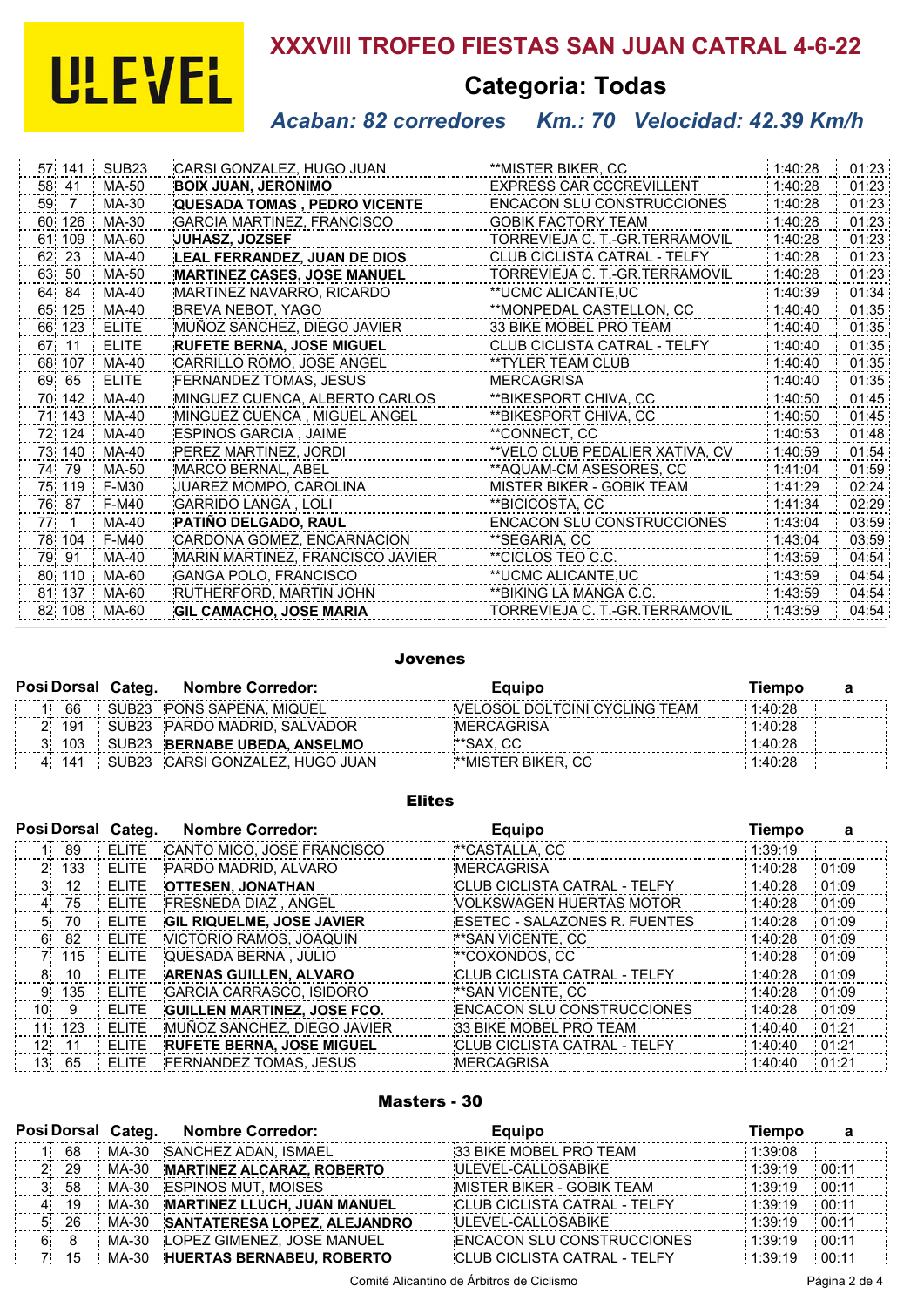

## **XXXVIII TROFEO FIESTAS SAN JUAN CATRAL 4-6-22**

**Categoria: Todas**

## *Acaban: 82 corredores Km.: 70 Velocidad: 42.39 Km/h*

#### Masters - 30

|      |       | Posi Dorsal Categ. | <b>Nombre Corredor:</b>               | <b>Equipo</b>                       | Tiempo  | а     |
|------|-------|--------------------|---------------------------------------|-------------------------------------|---------|-------|
| 8    | 112   | MA-30              | ABELLAN LOPEZ, JAVIER                 | **FUENSANTA IMPULSO C.D.            | 1:40:28 | 01:20 |
| 9 27 |       | MA-30              | <b>GALLEGO NICOLAS, MOISES</b>        | ULEVEL-CALLOSABIKE                  | 1:40:28 | 01:20 |
| 10   | 16    | MA-30              | <b>ZAPLANA ESCLAPEZ, DANIEL</b>       | <b>CLUB CICLISTA CATRAL - TELFY</b> | 1:40:28 | 01:20 |
| 11   | 43    | MA-30              | SOLER RODRIGUEZ, JESUS MANUEL         | UNIFORMES MURCIA-CICLOS TEO         | 1:40:28 | 01:20 |
|      | 12 28 | MA-30              | <b>GONZALEZ BALLESTER, FRANCISCO</b>  | ULEVEL-CALLOSABIKE                  | 1:40:28 | 01:20 |
|      | 13 30 | MA-30              | <b>CARTAGENA SEGURA, JOSE ANTONIO</b> | ULEVEL-CALLOSABIKE                  | 1:40:28 | 01:20 |
| 14.  | -59   | MA-30              | ORRICO MANUEL, IVAN                   | <b>MISTER BIKER - GOBIK TEAM</b>    | 1:40:28 | 01:20 |
| 15   |       | MA-30              | <b>QUESADA TOMAS, PEDRO VICENTE</b>   | <b>ENCACON SLU CONSTRUCCIONES</b>   | 1:40:28 | 01:20 |
| 16   | 126   | MA-30              | <b>GARCIA MARTINEZ, FRANCISCO</b>     | <b>GOBIK FACTORY TEAM</b>           | 1:40:28 | 01:20 |

#### Masters - 40

| Posi Dorsal Categ.               |       | <b>Nombre Corredor:</b>           | <b>Equipo</b>                     | <b>Tiempo</b> | a     |
|----------------------------------|-------|-----------------------------------|-----------------------------------|---------------|-------|
| 1 144                            | MA-40 | <b>IVARS BERTO, FREDERIC</b>      | <b>VITO</b>                       | 1:39:05       |       |
| 2 <sup>1</sup><br>56             | MA-40 | DASI BOIX, GERMAN                 | <b>GRANJA RINYA - GSPORT</b>      | 1:39:19       | 00:14 |
| 77<br>3.                         | MA-40 | PICAZO GALLEGO, RAUL              | **AQUAM-CM ASESORES, CC           | 1:39:19       | 00:14 |
| 51<br>$\overline{4}$             | MA-40 | DIAZ FENOLL, JOSE MANUEL          | <b>SUMINISTROS DAMA</b>           | 1:39:19       | 00:14 |
| 114<br>5.                        | MA-40 | VAN GOIDSENHOVEN, KURT            | **INDEPENDIENTE                   | 1:39:19       | 00:14 |
| 6<br>116                         | MA-40 | COBO MORANT, MIGUEL ANGEL         | YOUR BIKE ULB SPORT               | 1:39:19       | 00:14 |
| 44<br>7.                         | MA-40 | RESCAGLIO, ANDREA                 | UNIFORMES MURCIA-CICLOS TEO       | 1:39:19       | 00:14 |
| 8<br>60                          | MA-40 | MORCILLO OCHOA, VICENTE           | <b>MISTER BIKER - GOBIK TEAM</b>  | 1:40:28       | 01:23 |
| 48<br>9                          | MA-40 | <b>STIJN, VANSTRAELEN</b>         | TORREVIEJA C. T.-GR.TERRAMOVIL    | 1:40:28       | 01:23 |
| $\mathcal{P}$<br>10 <sub>1</sub> | MA-40 | ALARCON GARCIA, JUAN JOSE         | ENCACON SLU CONSTRUCCIONES        | 1:40:28       | 01:23 |
| 53<br>11                         | MA-40 | PARRA MONEDERO, MIGUEL            | <b>SUMINISTROS DAMA</b>           | 1:40:28       | 01:23 |
| 12 <sub>1</sub><br>52            | MA-40 | LINERO ARJONA, JESUS              | <b>SUMINISTROS DAMA</b>           | 1:40:28       | 01:23 |
| 57<br>13 <sub>1</sub>            | MA-40 | <b>RIBES BAIXAULI, RUBEN</b>      | <b>GRANJA RINYA - GSPORT</b>      | 1:40:28       | 01:23 |
| 14<br>24                         | MA-40 | <b>MARCOS CUERDO, JOSE FELIPE</b> | CLUB CICLISTA CATRAL - TELFY      | 1:40:28       | 01:23 |
| 93<br>15                         | MA-40 | BENITO MIRALLES, RICARDO          | ** FASTER WEAR TEAM, CD           | 1:40:28       | 01:23 |
| 16<br>150                        | MA-40 | RUSSU, VADYM                      | **CAMPANAR, PC                    | 1:40:28       | 01:23 |
| 32<br>17 <sup>°</sup>            | MA-40 | <b>SERNA SALA, ADRIAN</b>         | ULEVEL-CALLOSABIKE                | 1:40:28       | 01:23 |
| 18.<br>76                        | MA-40 | <b>GARCIA PEDROSA, RAMON</b>      | VUELTA TURISTICA CYCLING TEAM     | 1:40:28       | 01:23 |
| 19<br>67                         | MA-40 | MARTINEZ SANCHIS, JAVIER          | VELOSOL DOLTCINI CYCLING TEAM     | 1:40:28       | 01:23 |
| 23<br>20                         | MA-40 | LEAL FERRANDEZ. JUAN DE DIOS      | CLUB CICLISTA CATRAL - TELFY      | 1:40:28       | 01:23 |
| 21<br>84                         | MA-40 | MARTINEZ NAVARRO, RICARDO         | **UCMC ALICANTE,UC                | 1:40:39       | 01:34 |
| 22 <sub>1</sub><br>125           | MA-40 | <b>BREVA NEBOT, YAGO</b>          | **MONPEDAL CASTELLON, CC          | 1:40:40       | 01:35 |
| 23<br>107                        | MA-40 | CARRILLO ROMO, JOSE ANGEL         | <b>**TYLER TEAM CLUB</b>          | 1:40:40       | 01:35 |
| 24 142                           | MA-40 | MINGUEZ CUENCA, ALBERTO CARLOS    | **BIKESPORT CHIVA, CC             | 1:40:50       | 01:45 |
| 25 143                           | MA-40 | MINGUEZ CUENCA, MIGUEL ANGEL      | **BIKESPORT CHIVA, CC             | 1:40:50       | 01:45 |
| 26 124                           | MA-40 | <b>ESPINOS GARCIA, JAIME</b>      | **CONNECT, CC                     | 1:40:53       | 01:48 |
| 27<br>140                        | MA-40 | PEREZ MARTINEZ, JORDI             | **VELO CLUB PEDALIER XATIVA, CV   | 1:40:59       | 01:54 |
| 28.<br>$\mathbf{1}$              | MA-40 | PATIÑO DELGADO, RAUL              | <b>ENCACON SLU CONSTRUCCIONES</b> | 1:43:04       | 03:59 |
| 29<br>91                         | MA-40 | MARIN MARTINEZ, FRANCISCO JAVIER  | **CICLOS TEO C.C.                 | 1:43:59       | 04:54 |

#### Veteranos

| Posi Dorsal Categ. |     |       | <b>Nombre Corredor:</b>               | <b>Equipo</b>                   | <b>Tiempo</b> | а     |
|--------------------|-----|-------|---------------------------------------|---------------------------------|---------------|-------|
| 1 i                | 54  | MA-50 | MEDRANO GARCIA, ANTONIO               | <b>SUMINISTROS DAMA</b>         | 1:39:19       |       |
| $2^{\circ}$        | 34  | MA-50 | <b>SANTACRUZ SANCHEZ, JUAN MANUEL</b> | ULEVEL-CALLOSABIKE              | 1:40:28       | 01:09 |
| 3                  | 147 | MA-50 | MARTINEZ BEVIA, JUAN MANUEL           | <b>FLORESYORENGO-MS</b>         | 1:40:28       | 01:09 |
| 4                  | 102 | MA-50 | BRAVENBOER, MICHAEL ROY               | **SAN JUAN, CC                  | 1:40:28       | 01:09 |
| 5.                 | 98  | MA-50 | CERVERA FRANCES, ISMAEL               | **ORQUIN G.D.                   | 1:40:28       | 01:09 |
| 6                  | 83  | MA-50 | MARTINEZ DIAZ, JUAN JOSE              | **SAN VICENTE, CC               | 1:40:28       | 01:09 |
|                    | 39  | MA-50 | LESLIE HAZAEL, CHRISTOPHER            | <b>EXPRESS CAR CCCREVILLENT</b> | 1:40:28       | 01:09 |
| 8                  | 46  | MA-50 | BARBA BERNAL, ISIDORO                 | UNIFORMES MURCIA-CICLOS TEO     | 1:40:28       | 01:09 |
| 9                  | 74  | MA-50 | QUESADA BOTELLA, FCO. ANTONIO         | <b>VITO</b>                     | 1:40:28       | 01:09 |
| 10 <sup>1</sup>    | 41  | MA-50 | <b>BOIX JUAN, JERONIMO</b>            | <b>EXPRESS CAR CCCREVILLENT</b> | 1:40:28       | 01:09 |
| 11                 | 50  | MA-50 | <b>MARTINEZ CASES, JOSE MANUEL</b>    | TORREVIEJA C. T.-GR.TERRAMOVIL  | 1:40:28       | 01:09 |
| 12 <sub>1</sub>    | 79  | MA-50 | MARCO BERNAL, ABEL                    | **AQUAM-CM ASESORES, CC         | 1:41:04       | 01:45 |